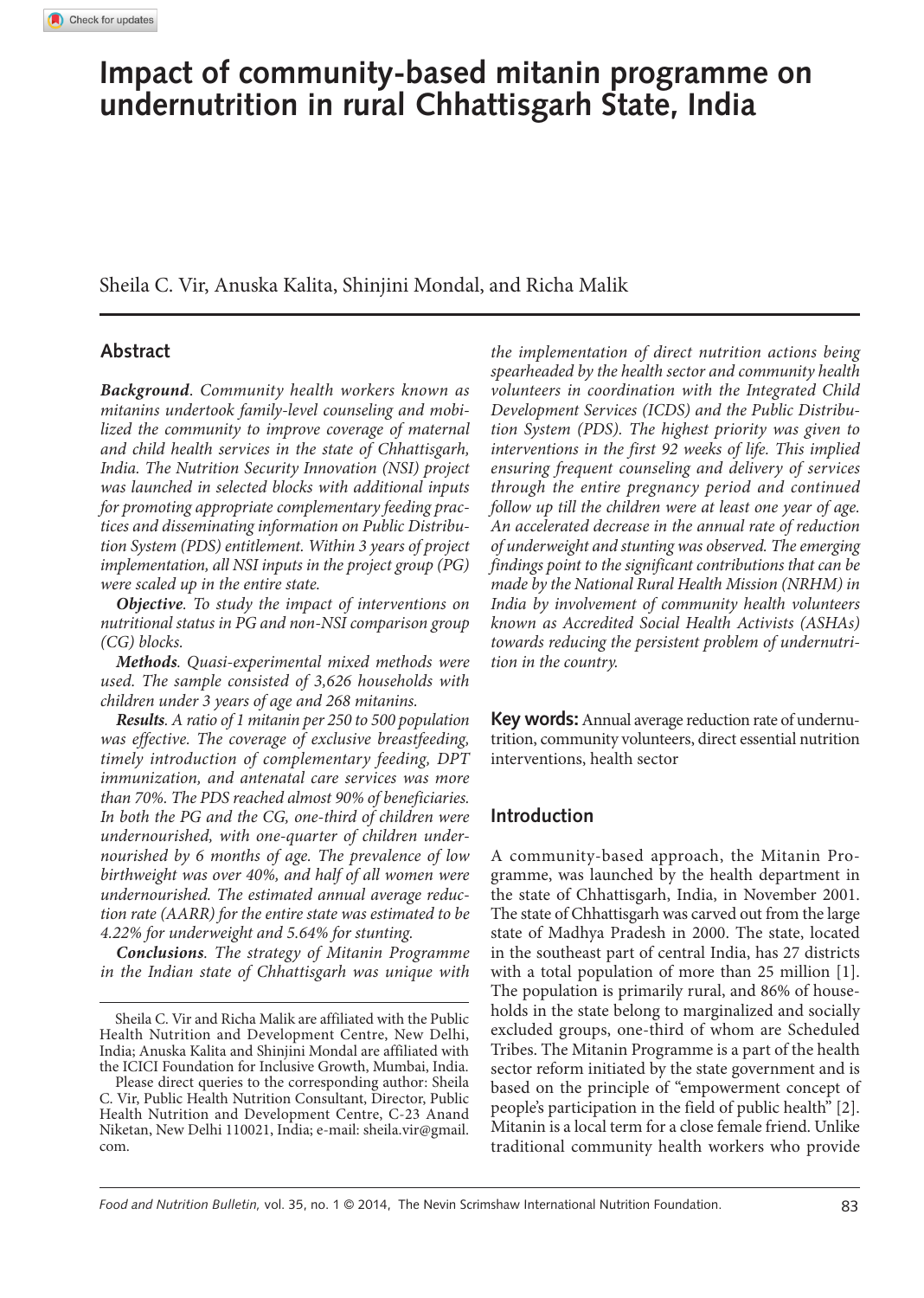healthcare or link the community to health services, mitanins are viewed as agents of social change. The launch of the Mitanin Programme was considered crucial to address the very high infant mortality rate of 95 per 1,000 live births in the state, as compared with the national average of 74 per 1,000 live births [3, 4]. Child feeding practices also revealed a grim scenario, with less than 15% of infants breastfed within 1 hour after birth. The prevalence of stunting among children in 1998/99 was 60.8% [4].

The Mitanin Programme is a unique initiative launched by the state to improve coverage of reproductive and child health services, such as routine immunization, antenatal care services, institutional deliveries, and promotion of breastfeeding practices. The programme involves over 60,000 women community volunteers who are elected by the communities and work as counselors for families having either pregnant women or children under 3 years of age. The role of mitanins concentrates on undertaking family-level outreach services, creating demand, and improving coverage of maternal and child health services, as well as supporting the health department in community organization-building and social mobilization on health and its determinants. Initially, the mitanins were not entitled to any honorarium, but since 2005, under the National Rural Health Mission, the mitanins have received incentives linked to various tasks [5]. Since the inception of the Mitanin Programme, a support structure for trainers, with each trainer working with 20 mitanins who are further supported by two or three block coordinators, has been established for training, monitoring, and motivation of the mitanins.

In 2006, the Nutrition Security Innovation project, linked to the ongoing statewide Mitanin Programme, was launched in 23 blocks of 11 districts for accelerating reduction of rate of undernutrition. To date all reported community-based nutrition activities in India have been implemented in a project mode through the Integrated Child Development Services (ICDS) and have not been scaled up in the states [6–9]. In the NSI project, the ongoing Mitanin Programme continued to be implemented by the health sector with the addition of the specific project activities related to improving the nutrition situation. These included intensive behavioral change communication for promotion of appropriate complementary feeding practices along with continued promotion of exclusive breastfeeding for the first 6 months, establishment of kitchen gardens for promoting usage of locally available nutritious foods, and informing the community of their entitlements to subsidized food items through the state-modified Public Distribution System (PDS). The PDS is a food security program in India that, following the national guidelines, is expected to supply a minimum food basket of cereals, sugar, and kerosene cooking fuel at a cost subsidized by the Government of India primarily to prevent hunger. Modifications to the PDS food basket as well as the implementation design are the responsibility of the state government. The PDS was implemented in the entire state, but under the NSI project, actions were designed to inform families of their PDS entitlement and specific awareness activities were planned and implemented by mitanins.

In 2009, two of the three interventions of the NSI project, consisting of intensive promotion of child feeding and creating awareness of entitlement to the state-modified PDS system, were added to the ongoing Mitanin Programme and operationalized in the entire state through the health system comprising 4,741 sub-health centers, 721 primary health centers, 136 community health centers, 18 district hospitals, and 3 medical colleges. The interventions related to kitchen gardens were not scaled up.

# **Methods**

A study was conducted in October and November 2011 to assess the impact of the NSI project interventions as compared with the impact of the overall Mitanin Programme in the rest of the state. Those receiving the NSI project interventions are referred as the project group (PG), and those receiving the overall Mitanin Programme in the rest of the state are referred to as the comparison group (CG). The NSI project was launched in 2006 in 23 selected blocks of 11 districts. Later, in 2009, the nutrition interventions of PG were also built into the ongoing Mitanin Programme in the remaining blocks of 11 PG districts and the rest of the 16 districts of the state.

A quasi-experimental, mixed-method design was used. Additionally, the combined data from the PG and the CG, representing the state nutrition situation, were compared with the last available state data from 2005/06 [10] for assessment of the annual average reduction rate (AARR) of undernutrition.

The sample size for each PG and CG was 1,800 households with children under 3 years of age. This sample size was calculated to detect at least a change of 5% with 95% confidence interval at 80% power for a design effect of 1.3. In addition, the study sample included about 150 mitanins from each of the two groups.

Two of the 11 NSI project districts prone to political disturbances were excluded. In the 9 districts, a total of 16 blocks and 360 villages were selected. Twelve respondents were randomly selected from each village who had children from each of the age groups 0 to 6 months,  $> 6$  to 23 months, and  $> 23$  to 35 months. Only mothers of infants 0 to 6 months of age were interviewed regarding antenatal care and breastfeeding practices. The respondents, including the mitanins, were interviewed with the use of field-tested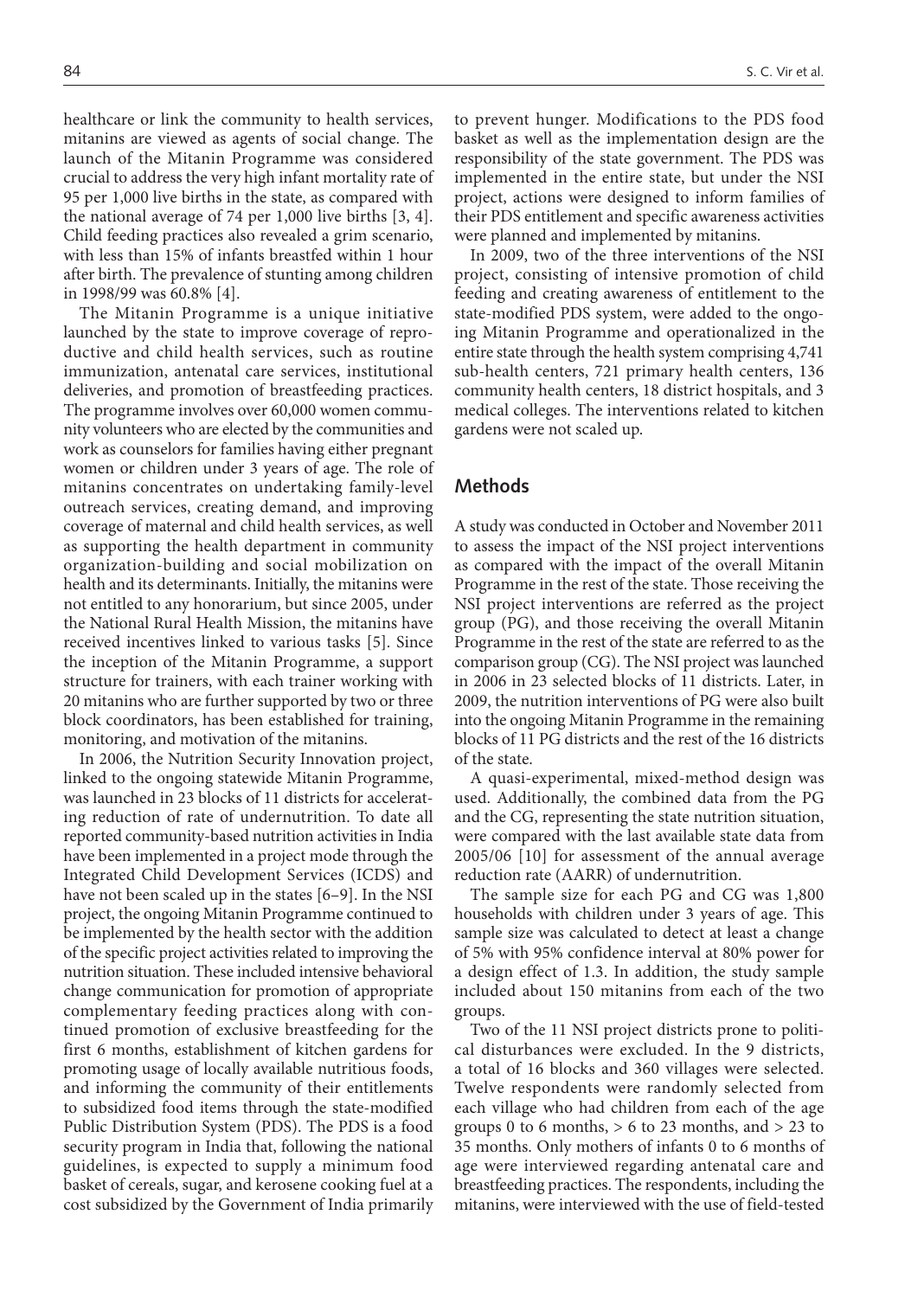questionnaires in the local language.

Ethical clearance was granted to the study by the Ethical Review Committee of the Centre for Child Health and Nutrition—a non-governmental organization. Oral consent was obtained from the respondents before starting the interview. Every respondent had the right to refuse to be interviewed or to answer any specific survey questions. The investigators were trained to be sensitive to the respondents and to conduct interviews in a comfortable environment with the maintenance of confidentiality.

The children were weighed on a Salter's scale and their height was measured with an infantometer. World Health Organization (WHO) international child growth standards and WHO-ANTHRO software were used to assess nutritional status [11]. The mothers' height was measured with anthropometric rods and their weight with pedestal spring weighing machines.

The Mann-Whitney nonparametric test of association was used to assess the statistical significance of association between variables of interest, i.e., tests of differences between project and comparison groups. All analyses were performed with SPSS, version 17.0.

In the absence of baseline data, the impact on the nutritional status of children in the state was studied by combining PG and CG data and comparing them with the state data for 1998 and 2005 [4, 10]. The limitation of this method is that the current data covered a third of the districts of the state and also included geographic areas with a higher percentage of disadvantaged tribal populations. Data on the status of child feeding practices and antenatal care coverage for the entire state were compared with data from the last available (2009) statewide Coverage Evaluation Survey [12].

## **Results**

#### **Education and socioeconomic status**

The response rate of the study was 93.5%. A total of 3,626 households with children under 3 years of age were enrolled. Households from the PG and the CG were comparable in education and socioeconomic status. However, the proportion of households from disadvantaged Scheduled Tribes was higher in the PG than in the CG (51.0% vs. 34.2 %) (**table 1**).

#### **Profiles of mitanins**

Sixty percent of the 268 mitanins had been working for more than 4 years and 100 percent were literate. Most mitanins were in charge of populations of less than 500 consisting of about 75 to 100 households with about four or five pregnant women. The percentage of mitanins in charge of populations of less than 250 was greater in the PG than in the CG (48.9% vs. 38.0%)

| TABLE 1. Profile of mothers of children 0 to 36 months of age |  |
|---------------------------------------------------------------|--|
| in the project group $(PG)$ and the comparison group $(CG)$   |  |
| (% of mothers)                                                |  |

|                                                           | PG          | CG          |
|-----------------------------------------------------------|-------------|-------------|
| Characteristic                                            | $(n=1,825)$ | $(n=1,801)$ |
| Age $(yr)$                                                |             |             |
| $16 - 19$                                                 | 2.1         | 2.1         |
| $20 - 24$                                                 | 39.4        | 41.2        |
| $\geq$ 25                                                 | 58.5        | 56.4        |
| Caste                                                     |             |             |
| General and other back-<br>ward castes (OBCs)             | 51.0        | 39.7        |
| Scheduled caste                                           | 18.0        | 21.0        |
| Scheduled tribe                                           | 51.0        | 34.2        |
| Age at 1st childbirth (yr)                                |             |             |
| < 20                                                      | 61.8        | 66.8        |
| $\geq 20$                                                 | 38.2        | 33.2        |
| Education                                                 |             |             |
| No formal schooling but<br>can read and write             | 5.5         | 1.4         |
| No formal schooling and<br>illiterate                     | 32.5        | 34.7        |
| Completed primary, middle,<br>or secondary school         | 59.7        | 61.8        |
| Completed gradua-<br>tion or completed post<br>graduation | 2.3         | 2.2         |
| <b>PDS</b>                                                |             |             |
| Aware of food entitlement<br>from PDS                     | 46.3        | $41.4*$     |
| Entitled households pur-<br>chased food from PDS          | 99.8        | 99.9        |

PDS (Public Distribution System)

 $*$ *p* < .05.

(**table 2**). A higher percentage of PG mitanins than CG mitanins visited their households in the preceding 30 days and spent more than 10 minutes with the families (**table 2**). The proportion of mitanins who organized cluster meetings of community members with health functionaries was higher in the PG than in the CG (93.1% vs. 19.7%).

#### **Infant and young child feeding practices**

In the total sample, only 1.3% of mothers of infants under 6 months of age reported not having ever breastfed their child; their reasons were insufficient milk secretion, weak child, or ill health. About 50% of mothers initiated breastfeeding within an hour after birth (**table 3**), while over 70% of mothers in both groups practiced exclusive breastfeeding until 4 or 5 months and introduced complementary food between 6 and 8 months (**table 3**). The rate of exclusive breastfeeding decreased substantially after 2 months (**fig. 1**). Half of the mothers fed their children three or more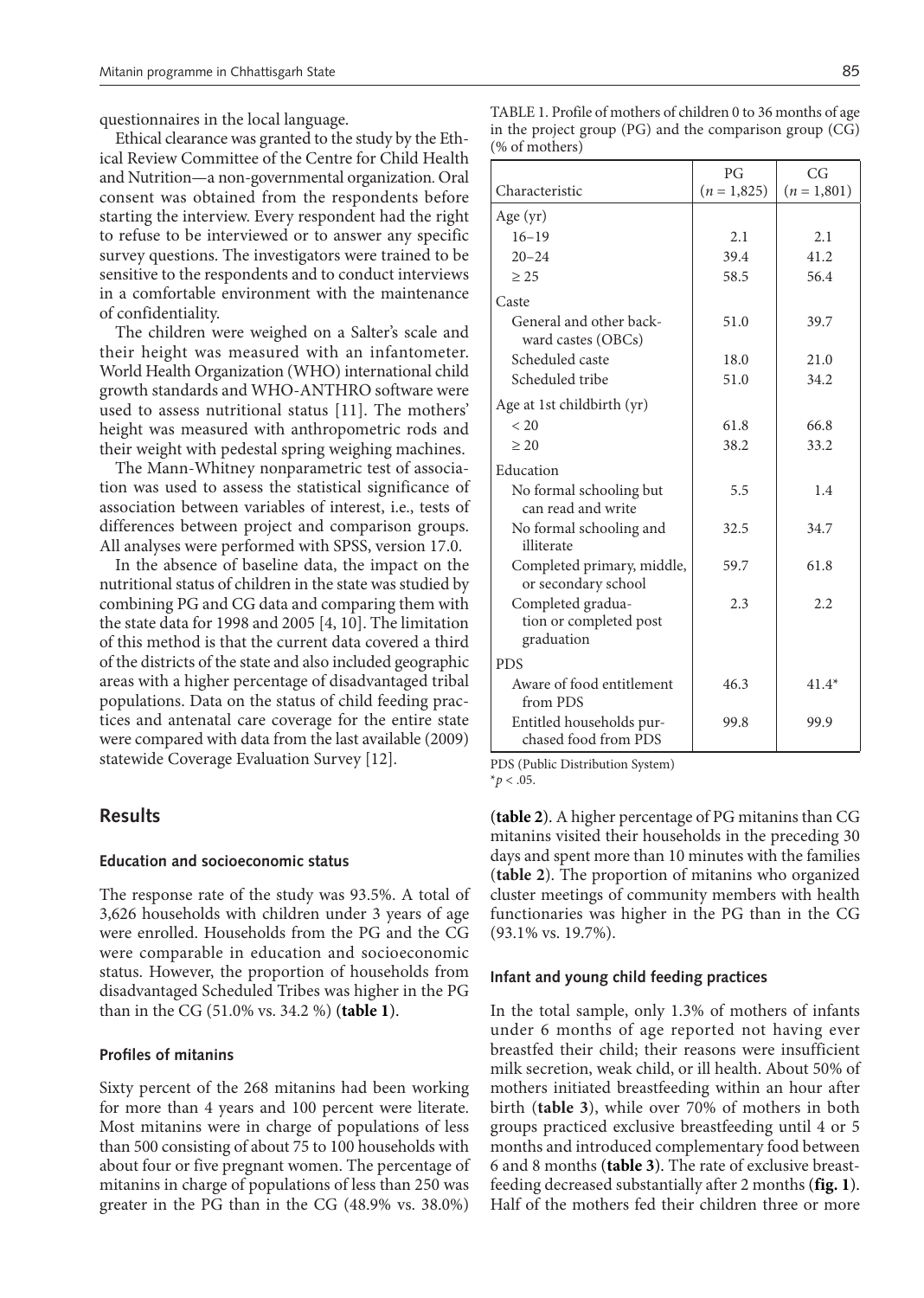| Characteristic                                               | PG          | CG            |
|--------------------------------------------------------------|-------------|---------------|
| Education                                                    | $(n = 131)$ | $(n = 137)$   |
| Primary school                                               | 69.5        | 56.9          |
| High school or above                                         | 30.6        | 43.0          |
| Years of working                                             | $(n = 131)$ | $(n = 137)$   |
| < 1                                                          | 7.6         | 14.6          |
| $1 - 4$                                                      | 26.7        | 25.5          |
| >4                                                           | 65.8        | 59.4          |
| Population covered                                           | $(n = 131)$ | $(n = 137)$   |
| < 250                                                        | 48.9        | 38.0          |
| $250 - 500$                                                  | 38.2        | 35.0          |
| > 500                                                        | 12.9        | 27.0          |
| Time since last home visit<br>by mitanin (days) <sup>a</sup> | $(n = 131)$ | $(n = 137)$   |
| $\leq 15$                                                    | 32.8        | $23.6*$       |
| $16 - 30$                                                    | 38.3        | $30.9*$       |
| Visited at home by frontline<br>workers <sup>b</sup>         | $(n=1,729)$ | $(n = 1,624)$ |
| <b>ANM</b>                                                   | 80.2        | 71.6          |
| Mitanin                                                      | 91.8        | 85.3          |
| <b>ICDS</b> worker                                           | 79.4        | 79.4          |

TABLE 2. Profile of mitanins (community volunteers) in the project group (PG) and the comparison group (CG) (% of respondents)

ANM, Auxiliary Nurse Mid-wife; ICDS, Integrated Child Development Services

 $*_{\mathcal{D}} < .05$ .

*a.* Reported by mitanins.

*b.* Reported by mothers.

times per day, and one-third added fat or oil to the complementary food to increase its energy density. More mothers in the PG than in the CG mashed the child's food, encouraged the child to eat frequently, and spent 30 to 45 minutes in feeding the child. The percentage of mothers who washed their hands before feeding was high in both groups and was higher in the CG (**table 3**). In both groups, only 6% to 7% of children were reported to have suffered from diarrhea in the preceding 2 weeks. Only 4% to 5% of mothers increased the amount of food they gave their children during and after diarrhea. Overall DPT coverage was 75%, and measles vaccine coverage was 56.0% in the PG and 55.4% in the CG.

## **Maternal care and health services**

Over 60% of mothers had their first child when they were under 20 years of age. Over 70% of mothers received three antenatal care services, and over 60% of mothers registered for antenatal care in the first trimester. A significant increase in coverage of antenatal care services and institutional delivery was noted since 2005 (**fig. 2**). Over 80% of mothers in both groups received a supply of iron–folic acid tablets and were advised on the benefits of the tablets (**table 4**). However, only

| TABLE 3. Breastfeeding and complementary feeding prac-      |
|-------------------------------------------------------------|
| tices reported by mothers in the project group (PG) and the |
| comparison group (CG) (% of respondents)                    |

| Practice                                          | PG          | CG          |
|---------------------------------------------------|-------------|-------------|
| Breastfeeding 0-6 mo                              | $(n = 605)$ | $(n = 599)$ |
| Breastfed the youngest<br>child                   | 98.8        | 98.5        |
| Breastfed $\leq 1$ h after birth                  | 52.0        | $44.6*$     |
| Exclusively breastfed at<br>$4-5$ mo              | 80.3        | 73.8        |
| Complementary feeding<br>$( > 6 - 36 \text{ mo})$ | $(n=1,194)$ | $(n=1,182)$ |
| Introduced semisolid food<br>at $6-8$ mo          | 73.0        | 67.8        |
| Introduced semisolid food<br>at $6-9$ mo          | 81.1        | 77.3        |
| No. of feedings/day                               | $(n=1,194)$ | $(n=1,182)$ |
| $0 - 2$                                           | 32.7        | 31.5        |
| 3 or 4                                            | 56.1        | $49.9*$     |
| 5 or 6                                            | 4.8         | 7.1         |
| Don't know                                        | 6.2         | 11.0        |
| Added oil or fat to food                          | 33.0        | $27.3*$     |
| Feed mashed food                                  | 52.2        | $39.4*$     |
| Child encouraged while<br>being fed               | 60.9        | $62.5*$     |
| Person who feeds child                            | $(n=1,194)$ | $(n=1,182)$ |
| Mother                                            | 86.4        | $76.5*$     |
| Grandmother                                       | 10.1        | 10.4        |
| Older sibling, father, or<br>other                | 16.8        | 28.7        |
| Handwashing                                       | $(n=1,194)$ | $(n=1,182)$ |
| Before feeding                                    | 82.9        | 75          |
| With soap and water                               | 59.8        | $66.9*$     |

 $*_{p}$  < .05.

one-third consumed the prescribed minimum of 100 tablets. Only 8.5% of mothers in the PG complained of side effects, as compared with 14.4% in the CG.

#### **PDS and kitchen gardens**

Almost 90% of beneficiaries in both groups reported regular receipt of supplies of cereals and sugar from the subsidized PDS (**table 1**). Significantly more households in the PG than in the CG had kitchen gardens (46.6% vs. 32.5%).

## **Nutritional status of children**

The prevalence rates of underweight, stunting, and wasting among children were not significantly different between the two groups. Almost one-third of children in both groups were underweight, one-third were stunted (**table 5**), and 11.1% of children in the PG and 15.3% of those in the CG had severe wasting. By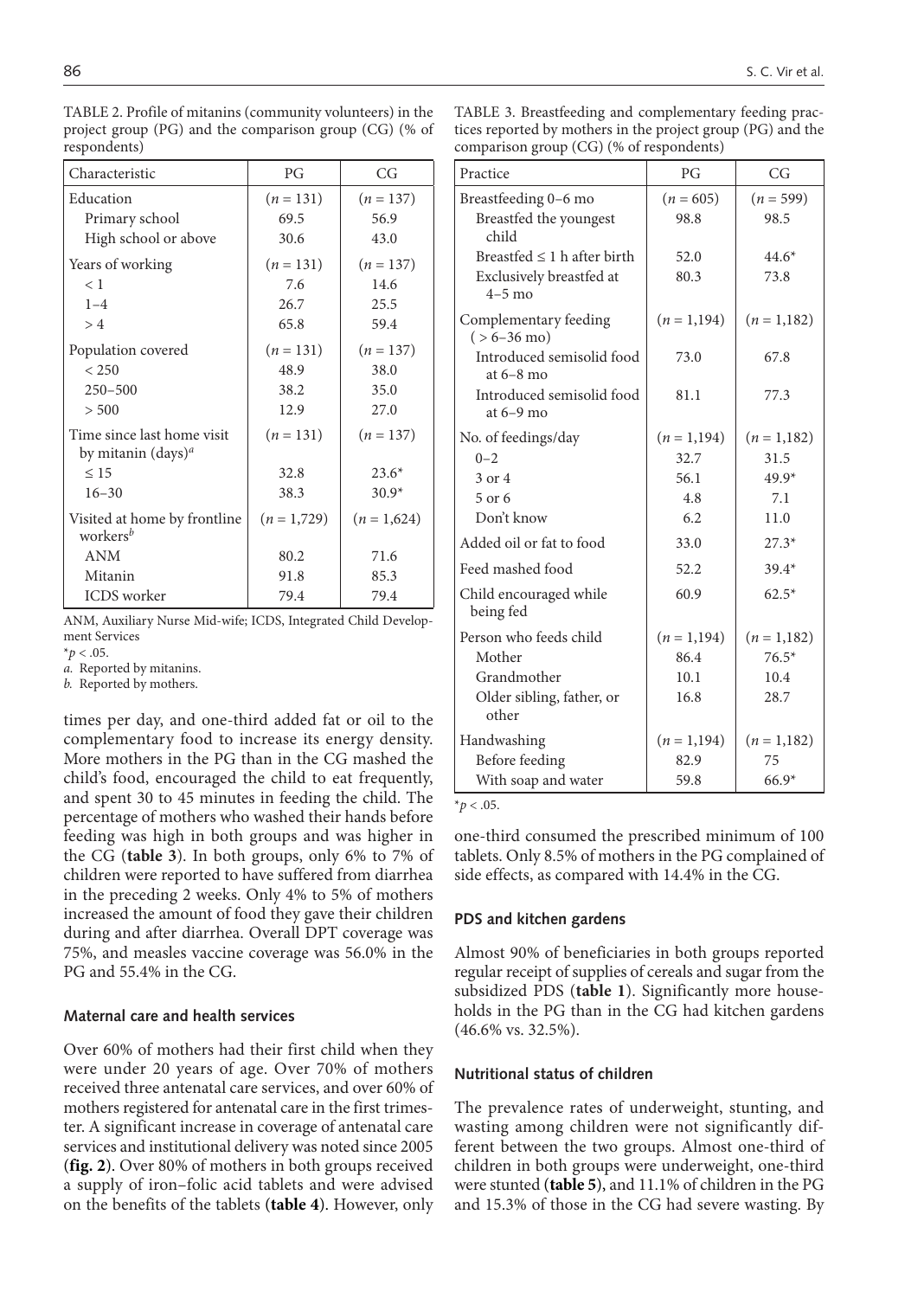

FIG. 1. Trends in exclusive breastfeeding practices in project and comparison groups in 2011 as compared with 2005/06. NFHS 3, National Family Health Survey 3.





6 months of age, one-quarter of infants in both groups were underweight (**fig. 3**). The sharpest increase in underweight prevalence occurred between 6 and 11 months. Almost one-quarter of children were stunted by 6 months of age (**fig. 3**). The highest rates of stunting occurred from 11 to 23 months. Half of the women in both groups were undernourished, with body mass index (BMI) < 18.5 (**table 5**). The rate of underweight, but not the rate of stunting, among children was significantly higher among those whose mothers were undernourished.

#### **Nutritional status of children and women**

The rates of underweight and stunting were significantly higher in children of mothers with a history of low-birthweight babies (**table 6**). The association between birthweight and maternal BMI was studied

for 893 of the 1,204 infants under 6 months of age. In both the PG and the CG, the percentage of mothers with a history of low-birthweight babies was higher among those with BMI < 18.5 than among those with BMI ≥ 18.5 (**table 7**).

### **Rate of reduction of undernutrition**

The data from the PG and the CG were combined to give an overall picture of nutrition in the state. The combined data were compared with the earlier data available from state nutrition surveys of 1998/99 and 2005/06 [5], and the annual average reduction rates (AARRs) for underweight, stunting, and wasting were calculated. The AARR was 4.22% for underweight and 5.64% for stunting for the period from 2005 to 2011. The corresponding AARRs for the period from 1998 to 2005 were 1.45% and 1.93%. The AARR for wasting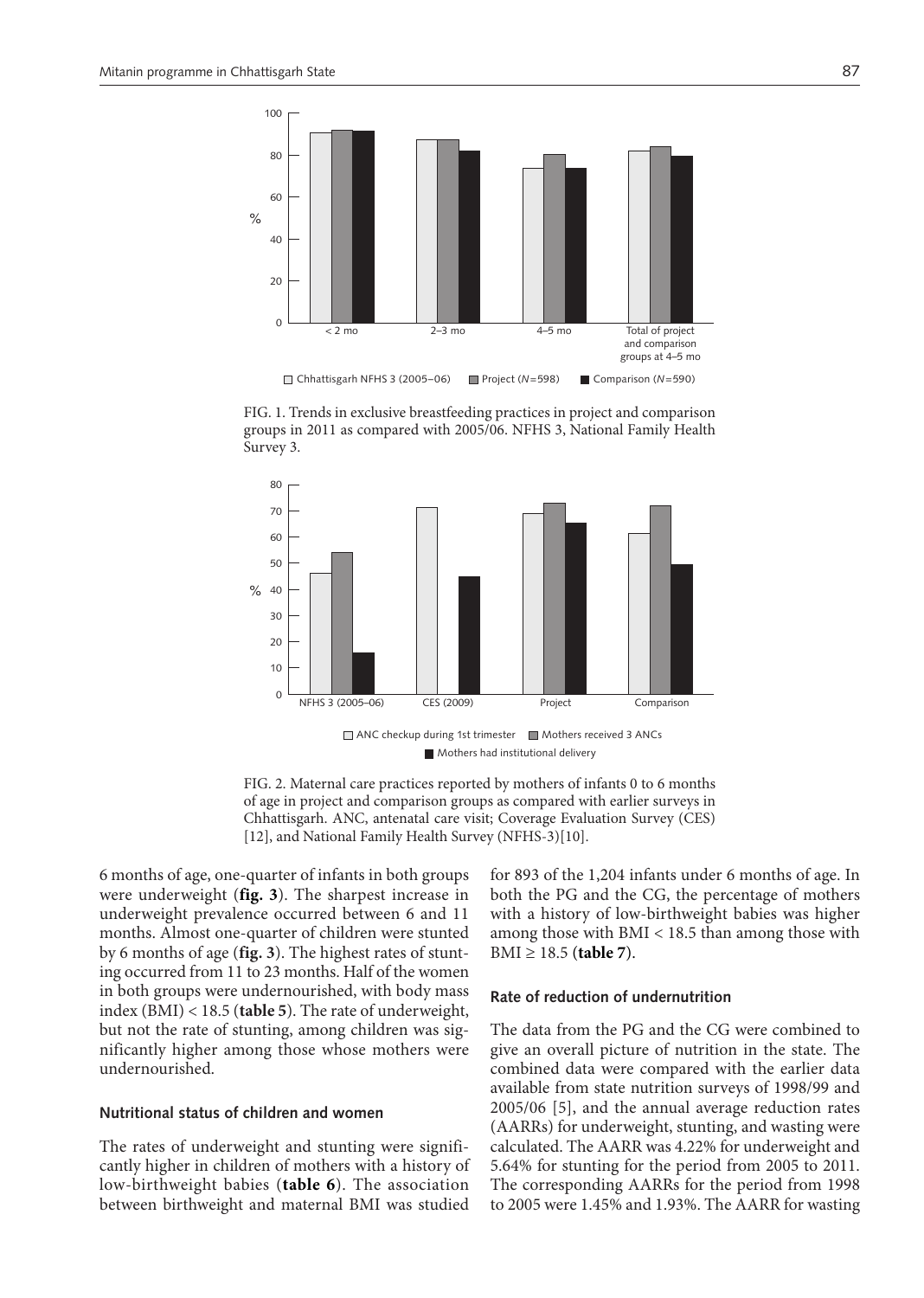for the period from 2005 to 2011 was 3.53%, compared with 0.4% for the period from 1998 to 2005 (**table 8**).

# **Discussion**

The Mitanin Programme in the state of Chhattisgarh during the period from 2001 to 2009 concentrated not only on improved access to health services but also on nutrition education, prevention of infection, and primary curative services for common ailments. Mitanins were also involved in action on social determinants and health inequity issues, such as domestic violence

TABLE 4. Supply and consumption of iron–folic acid (IFA) tablets by mothers of infants under 6 months of age in the project group (PG) and the comparison group (CG) (% of respondents)

| <b>IFA</b> tablets                                  | $PG (n = 605)$                            | $CG (n = 599)$                            |
|-----------------------------------------------------|-------------------------------------------|-------------------------------------------|
| Supplied with tablets                               | 91.9                                      | $82.8*$                                   |
| Received and consumed<br>tablets                    | $(n = 556)$<br>% received<br>(% consumed) | $(n = 496)$<br>% received<br>(% consumed) |
| $< 100$ tablets                                     | 46.9 (38.5)                               | 50.0(34.1)                                |
| $100 - 120$ tablets                                 | 51.4 (45.3)                               | 49.0 (39.1)                               |
| $>120$ tablets                                      | 1.6(1.1)                                  | 1.0(0.8)                                  |
| Mother advised on<br>importance of IFA              | 98.9                                      | 98.4                                      |
| Reason for taking IFA                               |                                           |                                           |
| Own health                                          | 26.4                                      | 26.6                                      |
| Quality of blood                                    | 67.3                                      | 63.5                                      |
| Health of fetus                                     | 30.2                                      | 34.9                                      |
| Safe delivery                                       | 9.5                                       | 9.1                                       |
| Others                                              | 1.8                                       | 2.0                                       |
| Side effects (nausea,<br>stomach upset)<br>reported | 8.5                                       | 14.4                                      |

and dialoguing informally with frontline workers of the ICDS to improve coverage of direct essential nutrition interventions with actions for promoting exclusive breastfeeding, hygiene feeding practices, full immunization, care of pregnant women, and providing support in improving access to subsidized food of the PDS. Actions for promotion of complementary feeding and reaching populations with PDS entitlement were launched in the entire state in 2009. The current survey revealed that over 70% coverage of most of the interventions was achieved in the state, which

TABLE 5. Nutritional status of children 0 to 35 months of age and body mass index (BMI) of mothers in the project group (PG) and the comparison group (CG) (% of respondents)

|                                                                   | PG            | CG          |
|-------------------------------------------------------------------|---------------|-------------|
| Indicator                                                         | $(n = 1,775)$ | $(n=1,749)$ |
| Nutritional status of children<br>$0 - 35$ mo                     |               |             |
| Underweight                                                       | 35.0          | 36.4        |
| Severely underweight                                              | 13.8          | 15.6        |
| Stunted                                                           | 34.2          | 35.5        |
| Severely stunted                                                  | 19.1          | 19.1        |
| Wasted                                                            | 28.7          | 29.8        |
| Severely wasted                                                   | 11.1          | 15.3        |
| Undernutrition in mothers                                         |               |             |
| BMI < 18.5                                                        | 46.1          | 47.0        |
| $BMI \geq 25.0$                                                   | 2.5           | 2.6         |
| BMI of mothers and % of<br>underweight in children<br>$0 - 35$ mo |               |             |
| $BMI \geq 18.5$                                                   | $32.5*$       | $33.3*$     |
| BMI < 18.5                                                        | $38.0*$       | $39.8*$     |
| BMI of mothers and % of<br>stunting in children 0-35<br>mo        |               |             |
| $BMI \geq 18.5$                                                   | 32.4          | 33.9        |
| BMI < 18.5                                                        | 35.7          | 37.2        |

 $*_{p}$  < .05.



FIG. 3. Agewise trends in nutritional status (– 2 SD) of children 0 to 35 months of age in the project and comparison groups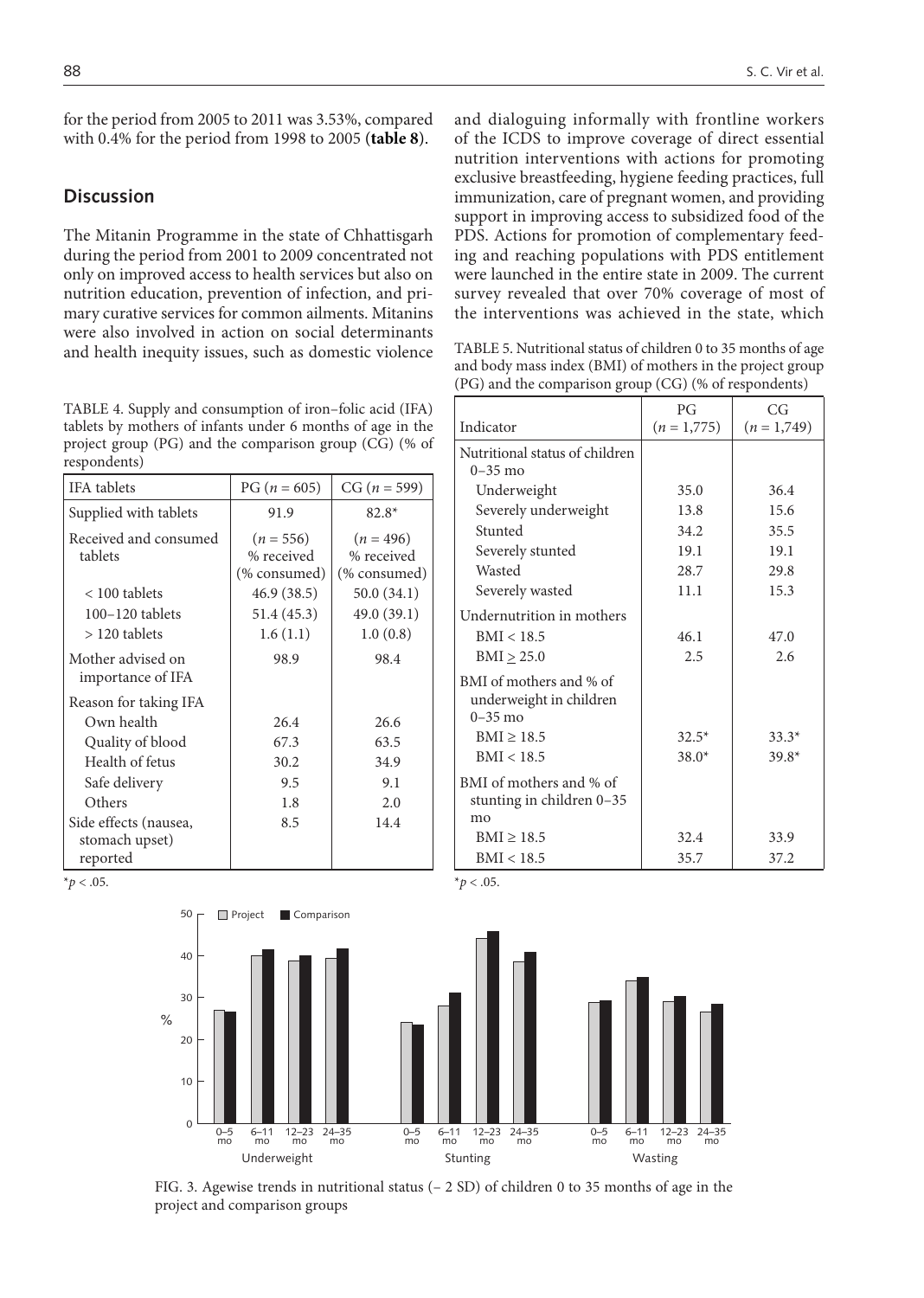evidently contributed to the rapid improvement in the nutritional status of children in both the PG and the CG. Improving delivery of these direct interventions, with at least 90% coverage, has been recommended for addressing immediate causes of undernutrition and reducing undernutrition rates by about 30% [13–16]. An analysis of data on coverage of selected essential direct nutrition interventions and stunting rates across the various states of India has also demonstrated a statistically significant association [16]. The Scaling Up Nutrition (SUN) Framework for Action also promotes such nutrition-specific direct interventions, along with actions for influencing the underlying causes of undernutrition [17].

In the current study, the difference in nutritional status of children in the project and comparison groups was not significant. This could possibly be due to a poorer undernutrition scenario in the PG at the time of the NSI project launch, since the PG had a higher proportion of tribal population than the CG (51.0% vs. 34.2%), and the available data show that the tribal population is invariably nutritionally worse off [10]. Moreover, the specific activities of the NSI project interventions, such as active promotion of complementary feeding and ensuring access to subsidized food through the PDS, were scaled up in the entire state within 3 years of launch of the project, and this possibly resulted in improvement of the coverage of direct interventions through the support of mitanins

TABLE 6. Birthweight and its association with undernutrition rate in children 0 to 35 months of age in the combined project and comparison groups (% of children)  $(n = 2,529)^a$ 

| Birthweight (kg) | Underweight<br>$(-2 SD)$<br>$(n = 870)$ | Not underweight<br>$(n=1,629)$ |
|------------------|-----------------------------------------|--------------------------------|
| < 2.5            | 46.2                                    | $42.2*$                        |
| $2.5 - 3.0$      | 41.9                                    | 42.2.                          |
| > 3.0            | 11.9                                    | 15.6                           |
| Birthweight (kg) | Stunted $(-2 SD)$<br>$(n = 870)$        | Not stunted<br>$(n=1,659)$     |
| < 2.5            | 47.6                                    | $41.5*$                        |
| $2.5 - 3.0$      | 40.3                                    | 43.0                           |
| > 3.0            | 15.4                                    | $12.1*$                        |

 $*_{p}$  < .05

*a.* The rate of low birthweight in the total population studied was 43.6%.

TABLE 7. Association of low birthweight (< 2.5 kg) and body mass index (BMI) of mothers of infants under 6 months of age in the project group (PG) and the comparison group (CG) (% of newborns)

|                                                                                                       | $PG (n = 480)$            |                           | $CG (n = 414)$            |                           |
|-------------------------------------------------------------------------------------------------------|---------------------------|---------------------------|---------------------------|---------------------------|
| Birthweight                                                                                           | BMI > 18.5<br>$(n = 258)$ | BMI < 18.5<br>$(n = 222)$ | BMI > 18.5<br>$(n = 205)$ | BMI < 18.5<br>$(n = 209)$ |
| $< 2.5$ kg                                                                                            | 45.7                      | 55                        | 46.3                      | 49.3                      |
| $> 2.5$ kg                                                                                            | 54.3                      | 45                        | 53.7                      | 50.7                      |
| Significance (within group, i.e., $< 2.5$ kg and $> 2.5$ kg<br>within BMI < 18.5 and BMI $\geq$ 18.5) | .05275                    | $.03678*$                 | .13845                    | .76916                    |

 $*$ *p* < .05.

TABLE 8. Comparison of reduction rate of undernutrition in the two periods 1998–2005 and 2005–2011

| Period of study                               | Stunting<br>(% ) | Under-<br>weight $(\%)$ | Wasting<br>(% ) |
|-----------------------------------------------|------------------|-------------------------|-----------------|
| Period 1998–2005 (6-year period)              |                  |                         |                 |
| NFHS State Survey (1998/99)                   | 60.8             | 53.2                    | 24.8            |
| NFHS State Survey (2005/06)                   | 52.6             | 47.8                    | 24.1            |
| Absolute point percentage difference          | 8.2              | 5.4                     | 0.7             |
| Annual rate of percentage prevalence decrease | 1.17             | 0.77                    | 0.1             |
| Relative % decrease                           | 13.49            | 10.15                   | 2.82            |
| AARR                                          | 1.93             | 1.45                    | 0.40            |
| Period 2005-2011 (7-year period)              |                  |                         |                 |
| <b>NFHS 2005</b>                              | 52.6             | 47.8                    | 24.1            |
| Current survey 2011                           | 34.8             | 35.7                    | 29.2            |
| Absolute point percentage difference          | 17.8             | 12.1                    | 5.1             |
| Annual rate of percentage prevalence decrease | 2.96             | 2.00                    | 0.85            |
| Relative % decrease                           | 33.84            | 25.3                    | 21.16           |
| AARR                                          | 5.64             | 4.22                    | 3.53            |

AARR, Annual Average Reduction Rate; NFHS, National Family Health Survey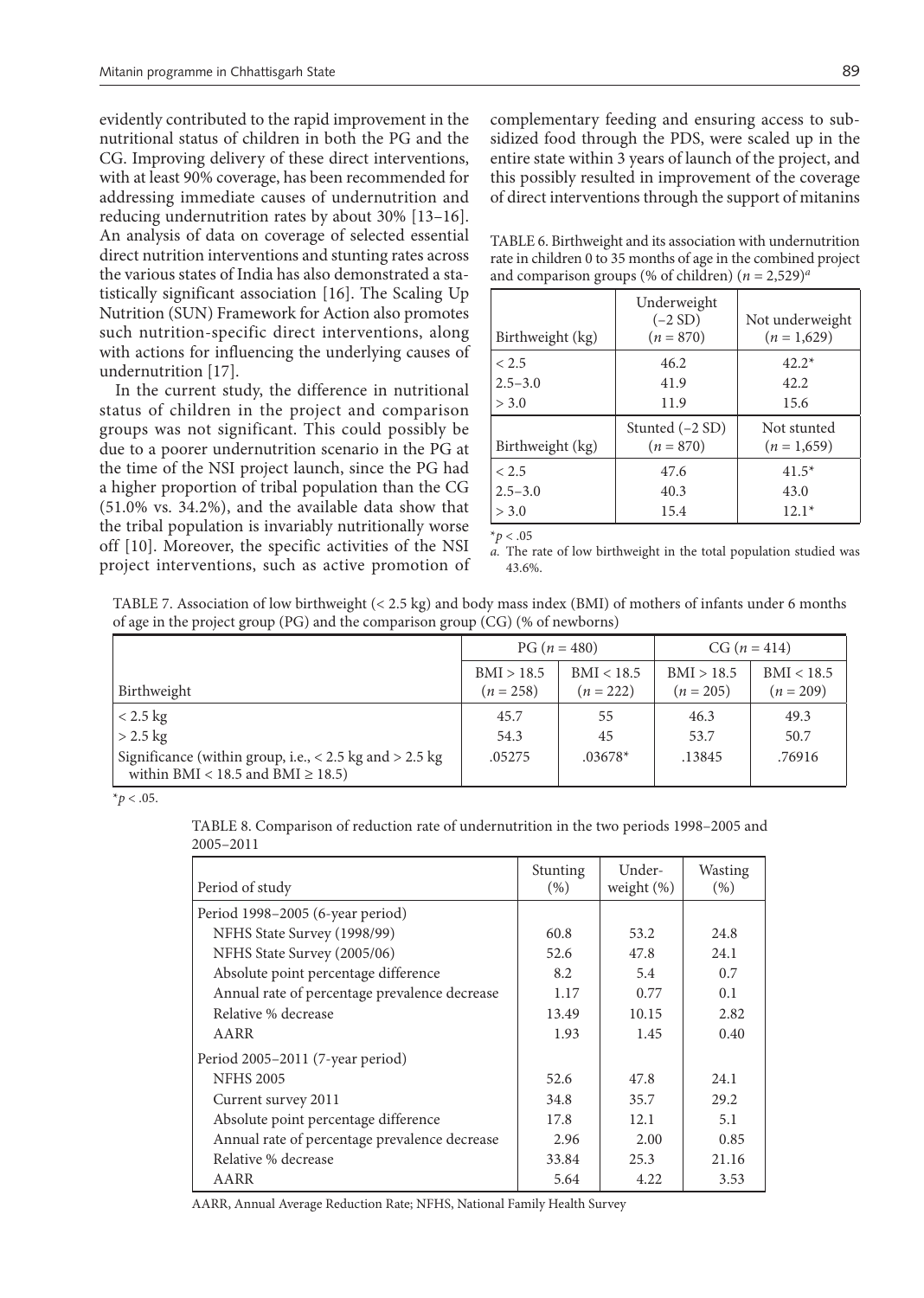in the entire state, including the comparison blocks, as well as in reducing the difference between the project and comparison groups.

The AARR for underweight in the state of Chhattisgarh was 4.22%, almost double the AARR of 2.9% reported for the 100 focused districts of India in the HUNGaMA nutrition survey and the lower rate noted in the neighboring state of Madhya Pradesh for the same period of 2005 to 2011 [10, 18]\*. The AARR for stunting in the state was 5.64%, which is much higher than the rate of 3.9% per year recommended by WHO for achieving the global target of a 40% reduction in the global number of children under 5 years of age who are stunted by 2025.\*\*

The accelerated rate of decrease in undernutrition observed in this state could be due to the leading role played by the health sector in the implementation of the selected direct nutrition interventions through organizing frequent counseling at the family level of households with children under 3 years of age, social mobilization activities, and responding to demands created for maternal and child health services with the support of community mobilizers or mitanins. In the Indian context, this program design is important, because normally the health sector plays only a secondary role to ICDS for nutrition intervention actions.

Involvement of community volunteers in family-level counseling for behavioral change and for appropriate delivery of health and nutrition services proved effective. Such an impact of community volunteers in contributing to behavioral change at the family level and in the rapid decrease in undernutrition prevalence was reported from Thailand when a ratio of 1:15–20 households was built into the program strategy [19]. Unique streamlining of the PDS as a high political priority in Chhattisgarh State also appears to have contributed to the positive impact on nutritional status. The impact of the effective PDS strategy on food diversity in complementary feeding of children could have contributed significantly to improving the nutrition scenario.

A higher impact on nutritional status could have been achieved if nutrition of adolescent girls and mothers had been addressed to reduce the observed high incidence of low birthweight and to prevent undernutrition in the first 6 months of life. In the current survey, one-quarter of infants were underweight or stunted in the first 6 months of life, and undernutrition rates were significantly associated with low BMI in mothers and a history of having low-birthweight children. It is well documented that the chances of low-birthweight children growing into normally nourished young children are lower than for normal birth

children [20]. A longitudinal study showed that low birthweight increases the risk of underweight by 3 to 5 times, stunting by 2.1 to 4.3 times, and wasting by 2.2 to 2.9 times in the first five years of life [21]. Special care in feeding low-birthweight children is critical, along with measures for addressing the problem of malnutrition in adolescence and ensuring mothers enter pregnancy at the right age with adequate weight as well as adequate iron storage [21, 22].

The current data and earlier reports reveal that growth failure begins in the first year of life itself [10, 20, 21], and the prevalence of underweight and stunting continues to increase between 6 and 23 months and almost plateaus thereafter [10, 23, 24]. A recent longitudinal study showed that growth failure prior to 12 months is strongly associated with short adult stature as compared to linear growth failure occurring between 12 and 24 months or 24 months and mid-childhood [24].The importance of giving the highest priority to actions reaching pregnant women and infants and children in the first 92 weeks of life is evident.

The current findings are of immense significance because efforts are being directed in India to scale up the selected direct interventions along with intensifying actions to influence nutrition through ICDS and the health sector [25]. The current findings reveal that with the active role of mitanins, the health sector reached mothers and infants with direct essential nutrition intervention actions, improved coverage, and made a significant difference in the rate of reducing undernutrition in Chhattisgarh. Moreover, the country today has a suitable infrastructure of community health volunteers, built on the concept of mitanins and other community-based projects [8], who are referred to as Accredited Social Health Activists (ASHAs), under the National Rural Health Mission (NRHM) program [5]. The existing network of ASHAs offers an opportunity for adopting the lessons learned from the Mitanin Programme in the NRHM. This implies building on the current tasks of ASHAs, which primarily focus on the incentivized reproductive and child health tasks, such as routine immunization, antenatal care services, and institutional deliveries. It is imperative that ASHAs be trained to be involved simultaneously in focusing on the implementation of all the essential direct nutrition interventions in order to make a rapid difference in the persistent problem of undernutrition in the country.

# **Authors' contributions**

Sheila C. Vir provided technical support in analysis and interpretation of the survey data and was the lead author. Anuska Kalita supported the development of research tools and coordinated with the survey agency for technical and administrative support. Shinjini Mondal coordinated with the survey agency regarding

<sup>\*</sup>National Institute of Nutrition (NIN). Nutrition Profile of Madhya Pradesh, Directorate of ICDS presented to State Government of Madhya Pradesh. Personal communication, 2010. \*\*World Health Organization. 65th World Health Assembly. Provisional agenda item 13.3 A65/11/26th April 2012